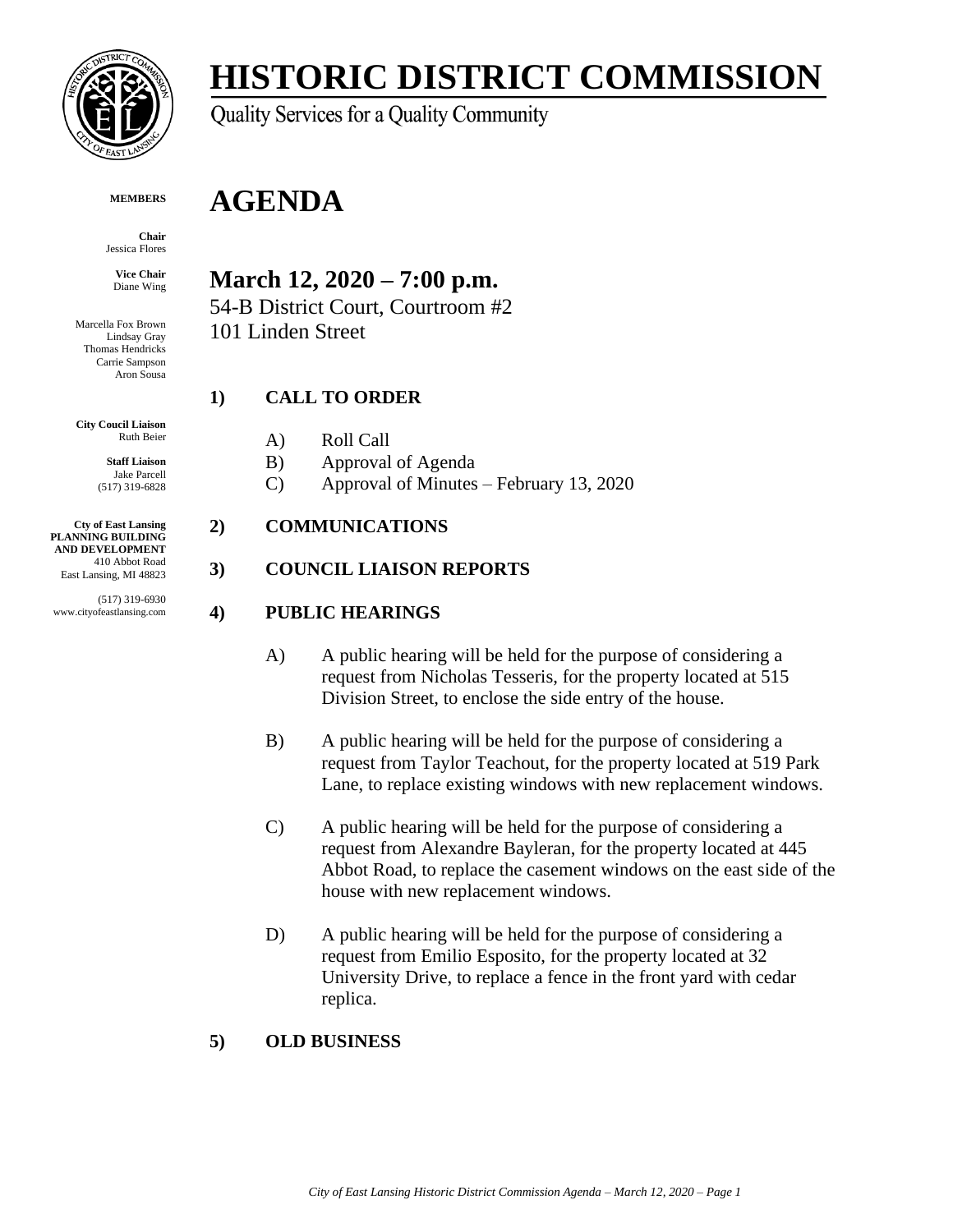### **6) NEW BUSINESS**

A) Review of Administrative Approvals, July 2019 through February 2020

## **7) COMMISSIONER REPORTS**

- **8) STAFF REPORT**
- **9) ASSIGNMENTS**
- **10) ADJOURNMENT**